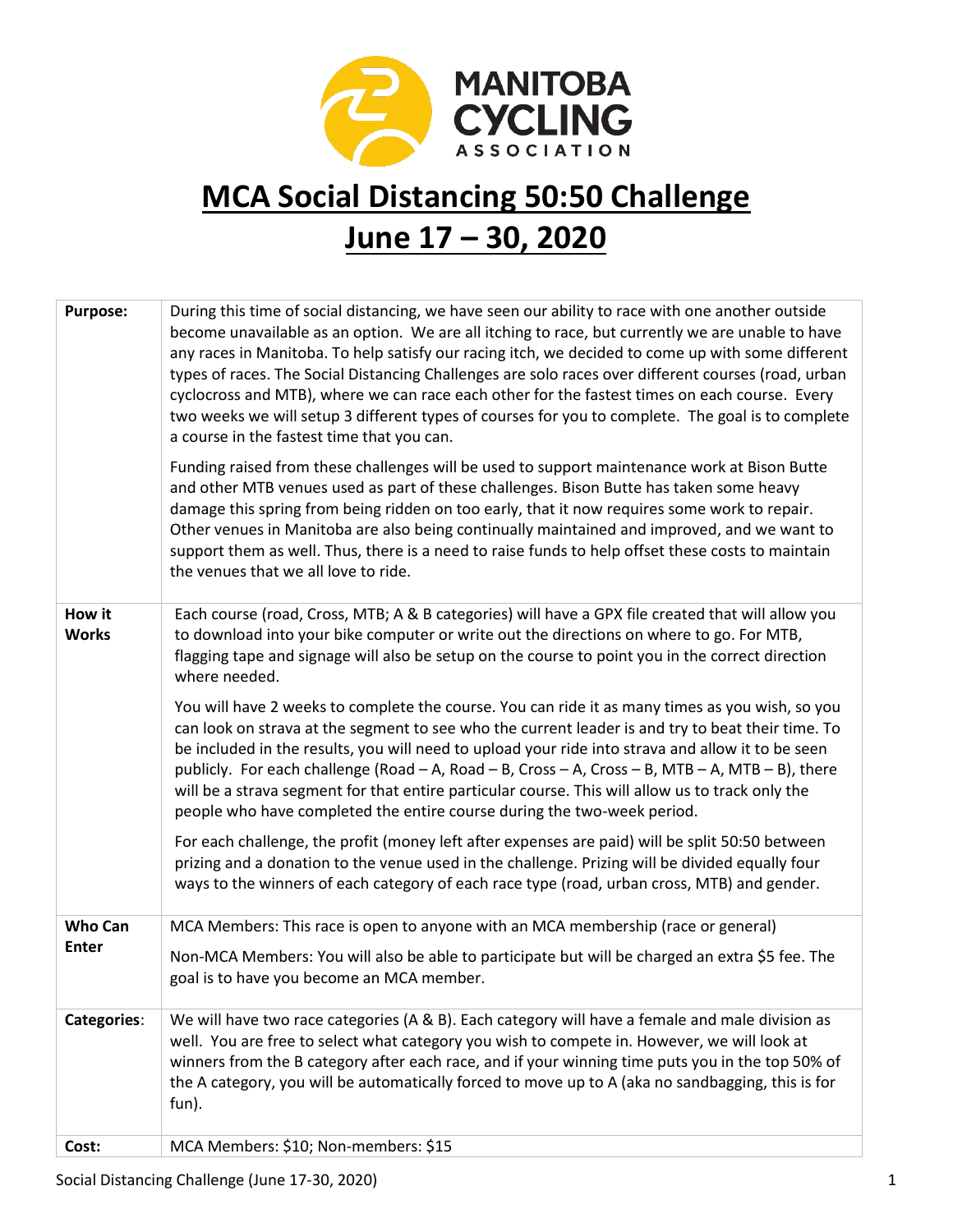| Registration                      | Registration will be through CCN bikes, where participants need register for the challenge taking<br>place during the two-week period. Participants may register for one, two or all three challenges<br>anytime from 3-days before the two-week period starts, and up to 1 day before the last day of the<br>2 week race period<br>https://ccnbikes.com/#!/events/10211-social-distancing-5050-challenge-road                                                                                                                                                                                                                                                                                                                                                                                                                                                                                                 |  |  |
|-----------------------------------|----------------------------------------------------------------------------------------------------------------------------------------------------------------------------------------------------------------------------------------------------------------------------------------------------------------------------------------------------------------------------------------------------------------------------------------------------------------------------------------------------------------------------------------------------------------------------------------------------------------------------------------------------------------------------------------------------------------------------------------------------------------------------------------------------------------------------------------------------------------------------------------------------------------|--|--|
| <b>Results</b>                    | For each race (i.e., Road A & B; Cross A & B; MTB A &B), we will create a strava segment of each<br>course. Course segments and routes are found below.                                                                                                                                                                                                                                                                                                                                                                                                                                                                                                                                                                                                                                                                                                                                                        |  |  |
|                                   | When looking at the leaderboard for each segment, only results happening within the June 17-<br>30'20 time frame will be considered.                                                                                                                                                                                                                                                                                                                                                                                                                                                                                                                                                                                                                                                                                                                                                                           |  |  |
|                                   | UPDATE: If you have a previous result for the segment that you are competing in, we ask that you<br>please make that ride private for the duration of the challenge as this will eliminate your result<br>from the leaderboard. This will keep the leaderboard to the time period of the challenge, but will<br>also allow to you to re-ride the route and have your new ride show up on the leaderboard, which<br>would not happen if you rode the route at a slower time. By hiding a previous ride, you be part of<br>the leaderboard for the time frame of the challenge and thus eligible for the winning the<br>challenge.                                                                                                                                                                                                                                                                               |  |  |
|                                   | When you register, please join the club "MCA: June 17-30'20 Solo Challenge", which will allow<br>you to see only people that are registered for the challenge, regardless of discipline or ability race.                                                                                                                                                                                                                                                                                                                                                                                                                                                                                                                                                                                                                                                                                                       |  |  |
| <b>Equipment</b><br><b>Needed</b> | To Participate, riders must have the following equipment:<br>GPS Computer. You must be able to record and upload your ride using a device that can be<br>1)<br>uploaded into Strava<br>Strava Free Membership. You are able to use a free strava membership. As a free member<br>2)<br>you will still be able to view a segment's top ten but viewing full leaderboards or checking<br>your position on a segment will only be available to subscribers. This means that free<br>members' efforts (both historic and future) will still be included on the leaderboards, but you<br>won't be able to view exactly where you lie in the rankings unless it's in the top ten.<br>KOMs/QOMs will be awarded regardless of your subscription status.<br>Bike suited to the course. There is no restriction to what bike you ride for a course, as long as<br>3)<br>it is non-motorized (no e-bikes or gas powered) |  |  |
| <b>Prizing</b>                    | For each challenge type (Road, Cross and MTB), we will have two ability categories (A & B) and<br>two gender categories within each ability category (Female, Male). Prizing will be 50% of the<br>profits from entries received for that challenge (road, cross or MTB), and will be split equally four<br>ways between the ability categories and genders (A-Female, A-Male, B-Female, B-Male)<br>Winners will be announced on the MCA social media accounts (Instagram, Facebook) and the<br>MCA website. Winners will be given a credit to a bike store of their choosing. We want to support                                                                                                                                                                                                                                                                                                              |  |  |
| <b>Rules</b>                      | our local bike shops during these times as well.<br>All participants must:<br>follow the rules of the road according to the Manitoba Highways & Traffic Act.<br>Follow the social distancing guidelines as laid out by the Manitoba Provincial government and<br>$\overline{\phantom{a}}$<br>Canadian federal government. For example, not riding closer than 6 ft with someone<br>operate a bicycle with both front and rear working brakes.<br>must wear a safety approved helmet deemed appropriate for cycling AT ALL TIMES while<br>$\overline{\phantom{a}}$<br>riding June<br>This is a solo race. You are expected to complete the challenges by yourself.<br>$\qquad \qquad \blacksquare$                                                                                                                                                                                                              |  |  |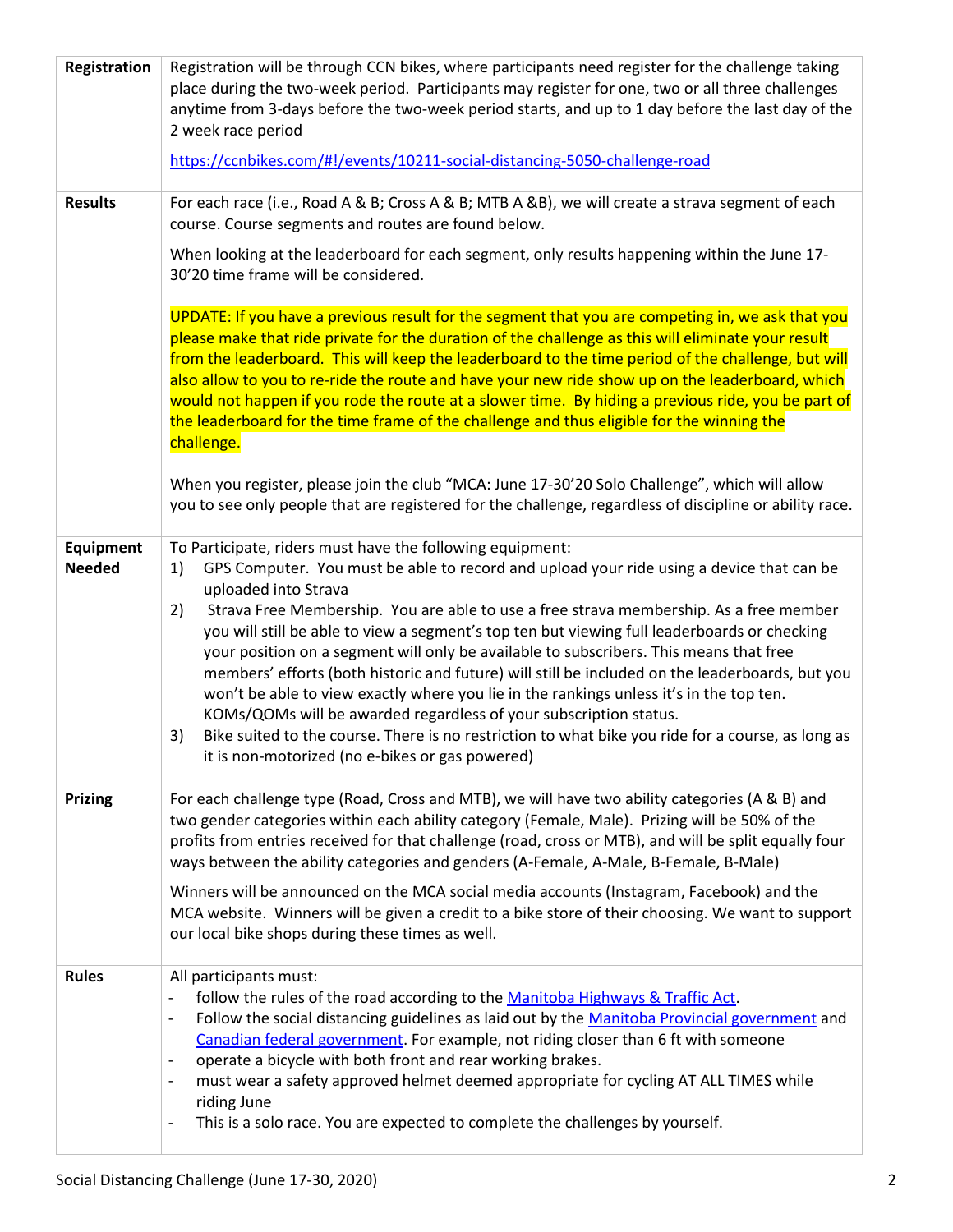|                     | UPDATE: In the spirit for fair play, we ask that you ask don't make your ride private so that all<br>rides are visible to everyone constantly. Making your ride private (aka hidden) until the end of<br>the challenge takes away from the spirit of the fun competition. MCA reserves the right to<br>disqualify rides that are not present on the leaderboard within a day or two of their completion.<br>Show everyone how you did, give them the challenge to beat you. We are doing this for fun |  |
|---------------------|-------------------------------------------------------------------------------------------------------------------------------------------------------------------------------------------------------------------------------------------------------------------------------------------------------------------------------------------------------------------------------------------------------------------------------------------------------------------------------------------------------|--|
|                     |                                                                                                                                                                                                                                                                                                                                                                                                                                                                                                       |  |
| <b>Putting File</b> | Garmin: https://support.garmin.com/en-CA/?faq=ACgfZF717vAeVfhHgPrFv6                                                                                                                                                                                                                                                                                                                                                                                                                                  |  |
| on your             | Wahoo: https://www.youtube.com/watch?v=K47ZmgL6liQ                                                                                                                                                                                                                                                                                                                                                                                                                                                    |  |
| Computer            |                                                                                                                                                                                                                                                                                                                                                                                                                                                                                                       |  |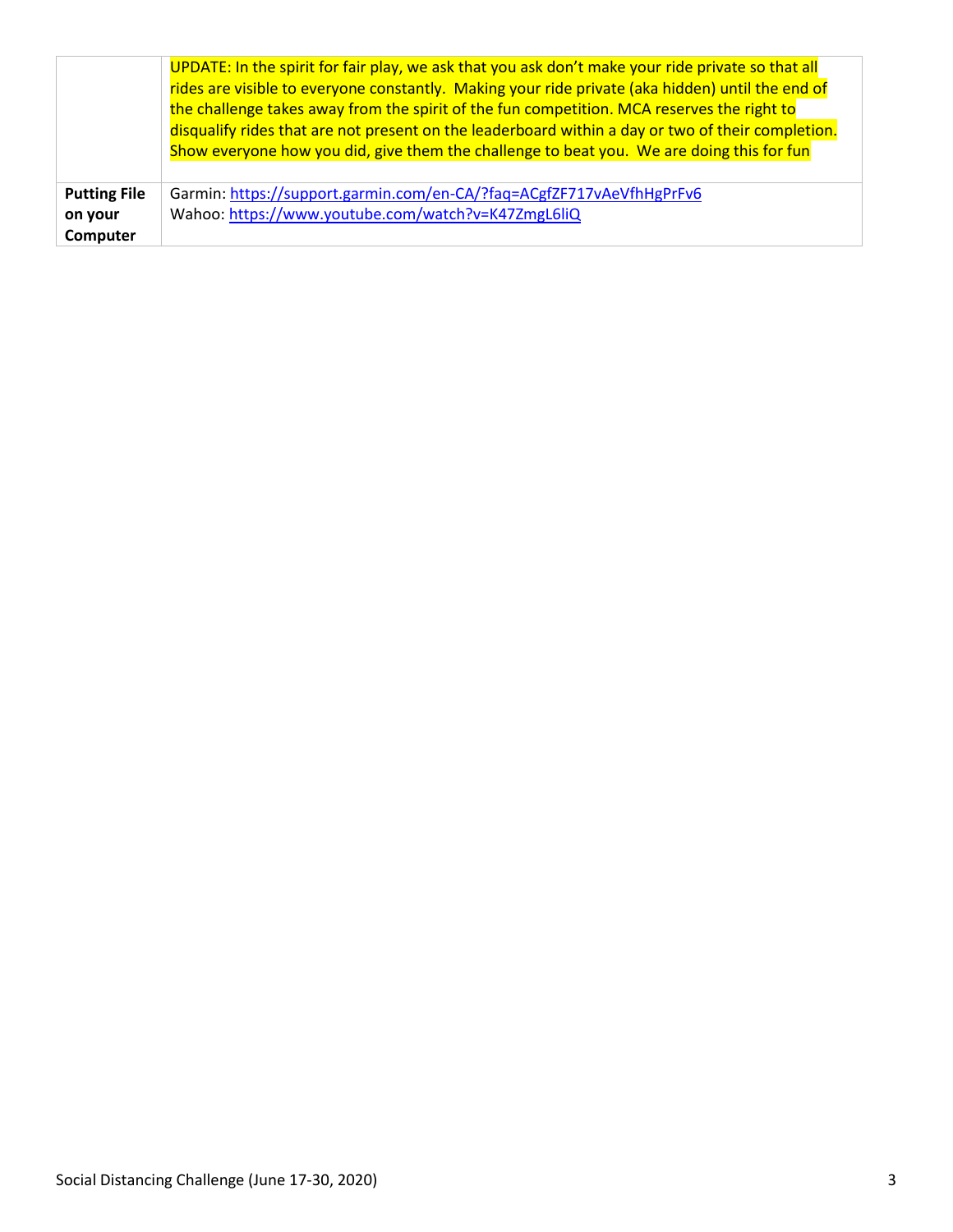# **Road - A Course (June 17-30'20)**

Strava Segment[: https://www.strava.com/segments/24504556](https://www.strava.com/segments/24504556)

Route[: https://www.strava.com/routes/28907801](https://www.strava.com/routes/28907801)

#### Export GPX Print Export TCX Edit Duplicate Subscriber  $\frac{1}{1}$ Standard Map + By Jayson Gillespie Winnipr<sub>38</sub> Created on June 16, 2020 100.59km 102m Elevation Gain Distance 4:48:39 **△ Public** Est. Moving Time Route Visibility Dufresne lle des Chenes Share this Route with Friends Renford Ste. Anne **Share** VØ Richer © Mapbox © OpenStreetMap Improve this map 240 m 235 m 230 m 0.0 km 10.0 km 20.0 km 30.0 km 40.0 km 50.0 km 60.0 km 70.0 km 80.0 km 90.0 km 100.0 km

### ☆ June 17-30'20 Road A Course

Road

Ride Type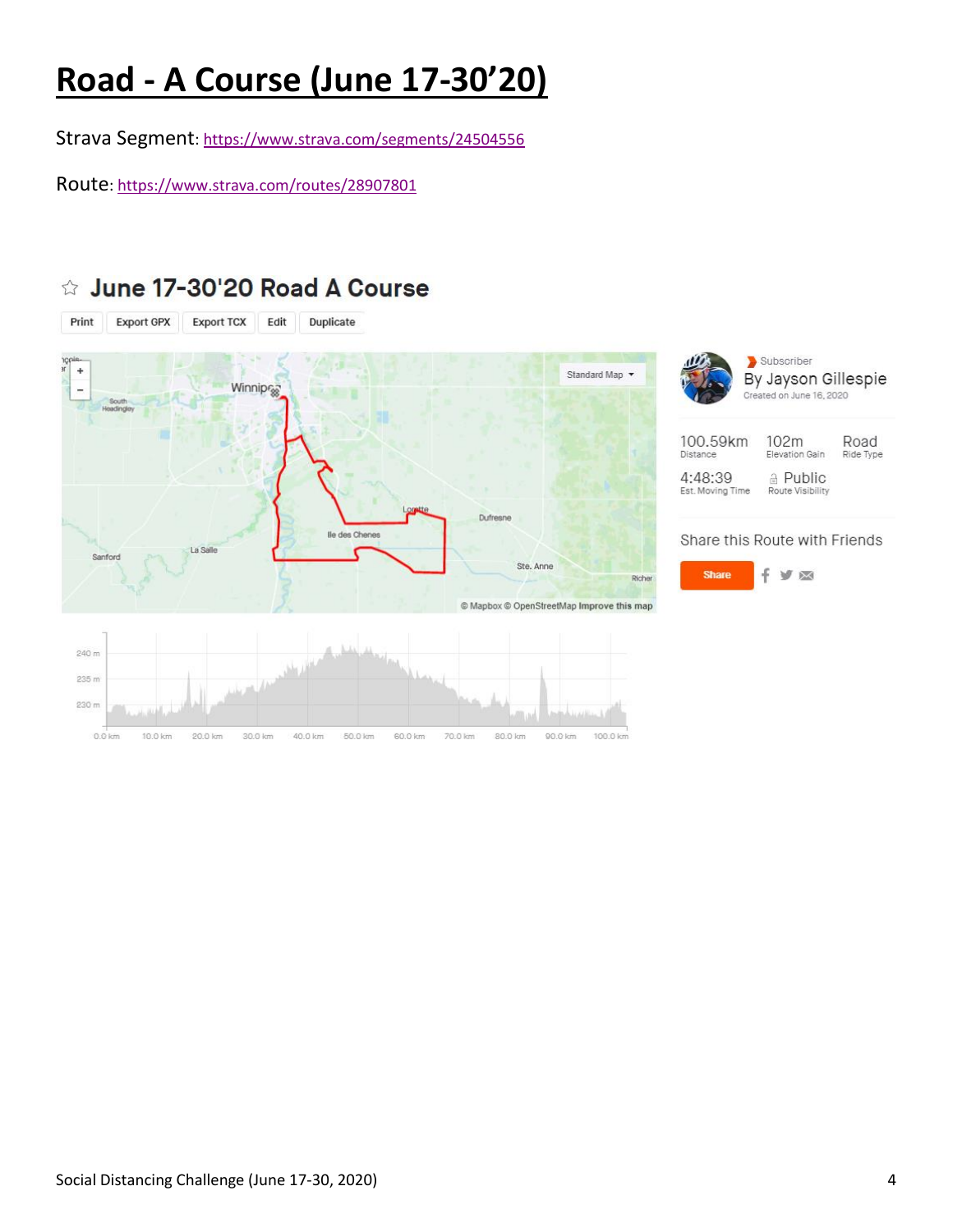## **Road - B Course (June 17-30'20)**

Strava Segment[: https://www.strava.com/segments/24505527](https://www.strava.com/segments/24505527)

Route[: https://www.strava.com/routes/289010542](https://www.strava.com/routes/28910542)

### ☆ June 17-30'20 Road - B Course



 $0.0$  km 10.0 km 20.0 km 30.0 km 40.0 km 50.0 km 60.0 km

Subscriber By Jayson Gillespie Created on June 16, 2020

| 68.00km                     | 84m                          | Road      |
|-----------------------------|------------------------------|-----------|
| Distance                    | Elevation Gain               | Ride Type |
| 3:15:09<br>Est. Moving Time | A Public<br>Route Visibility |           |

### Share this Route with Friends

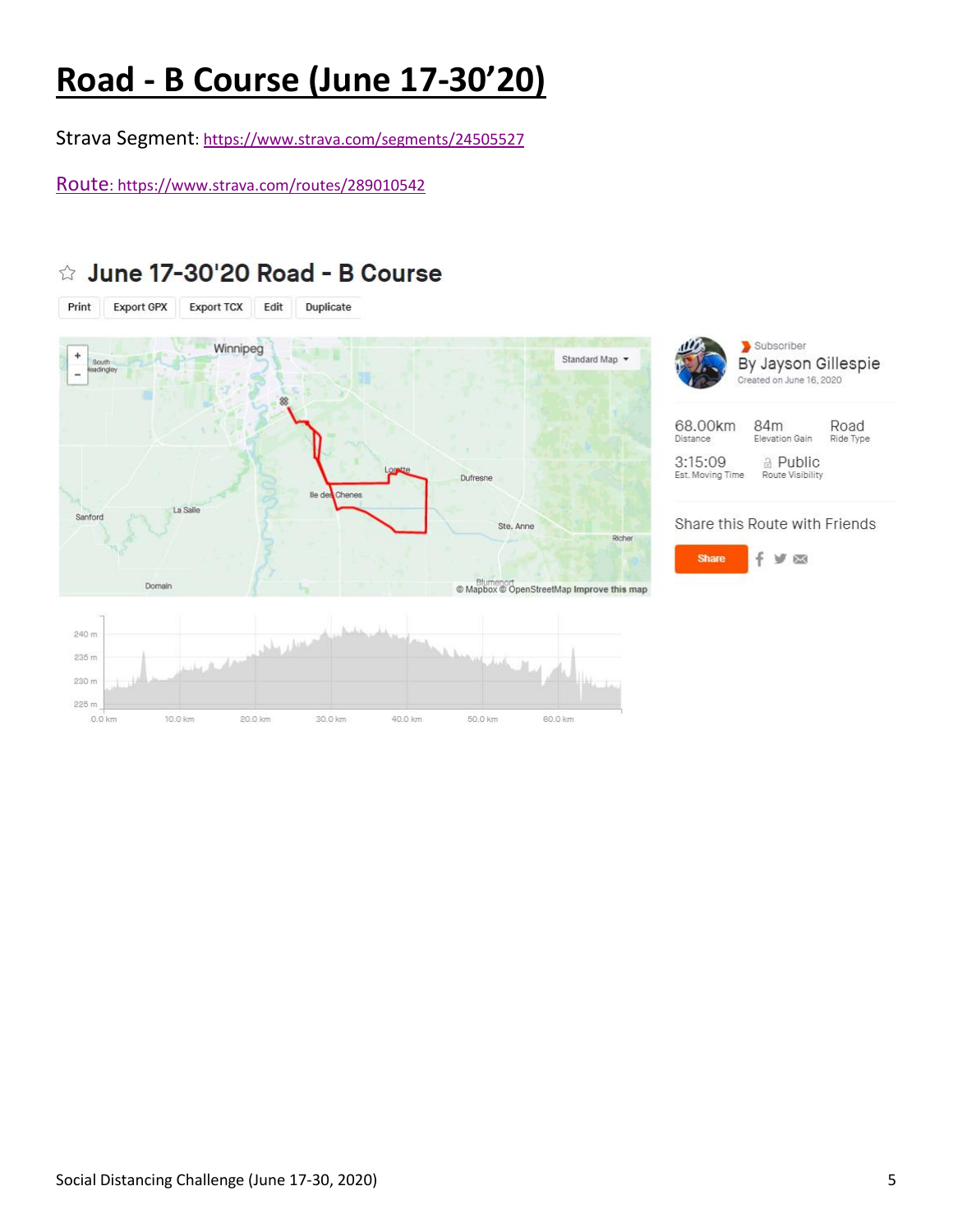## **Urban Cross - A Course (June 17-30'20)**

Strava Segment[: https://www.strava.com/segments/24504703](https://www.strava.com/segments/24504703)

Route[: https://www.strava.com/routes/28909555](https://www.strava.com/routes/28909555)

☆ June 17-30'20 Cross - A Course





#### Share this Route with Friends

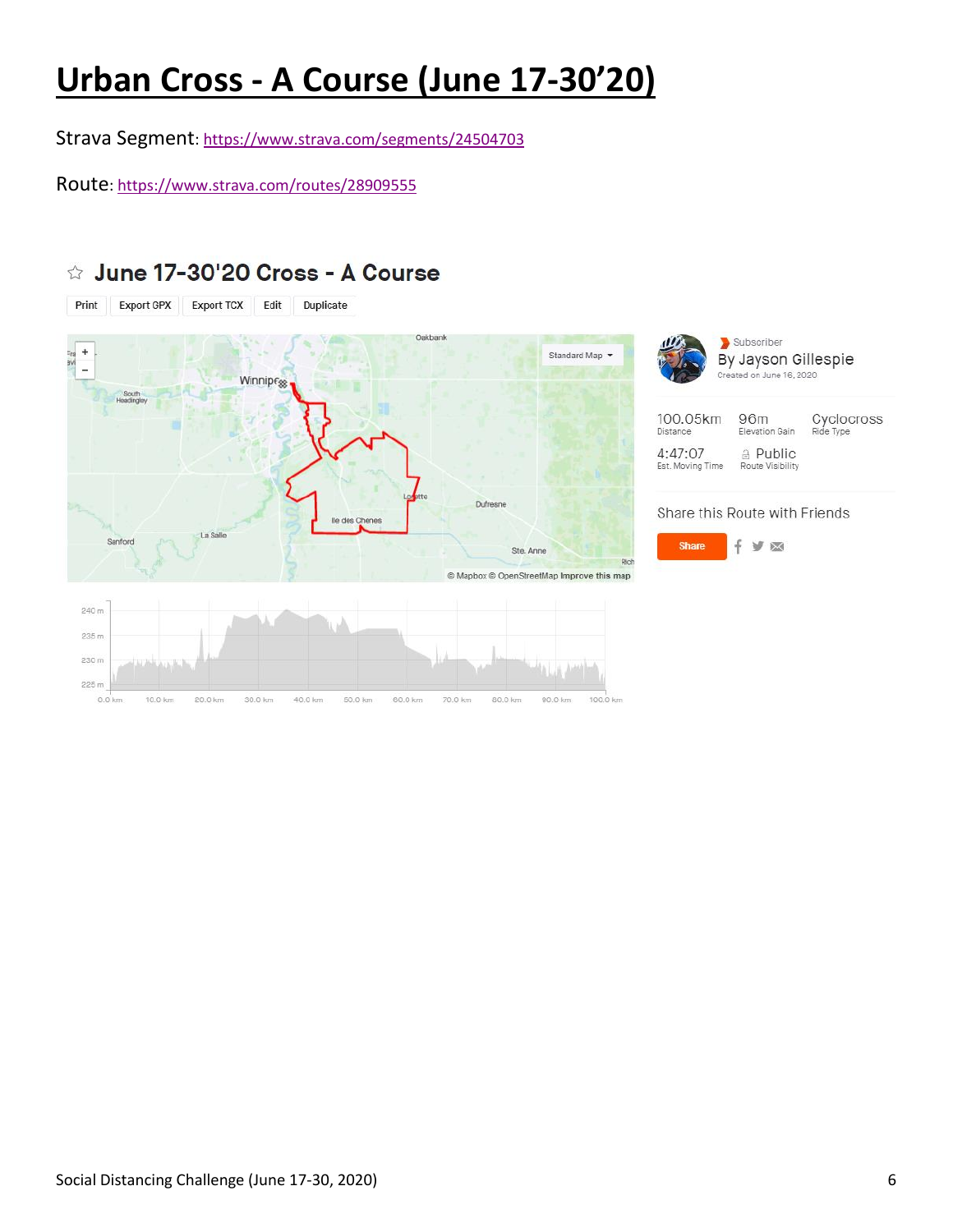## **Urban Cross - B Course (June 17-31'20)**

Strava Segment[: https://www.strava.com/segments/24505177](https://www.strava.com/segments/24505177)

Route[: https://www.strava.com/routes/28910302](https://www.strava.com/routes/28910302)

### ☆ June 17-30'20 Cross - B Course





#### Share this Route with Friends



 $0.0$  km

5.0 km

10.0 km

15.0 km

20.0 km

25.0 km

30.0 km

35.0 km

40.0 km